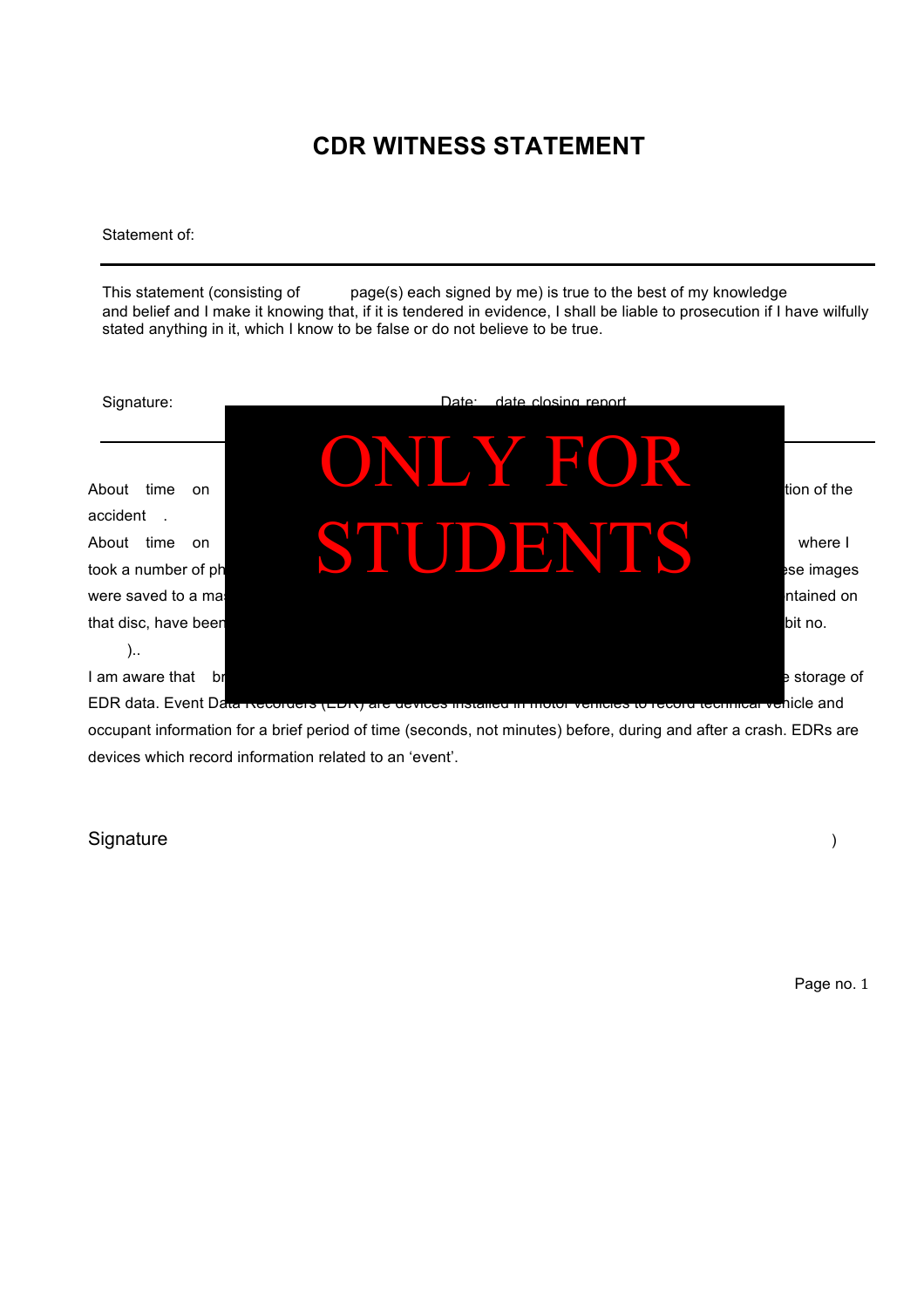Continuation of statement of Name

#### **Bosch Corporation's Crash Data Retrieval System (CDR)**

Bosch Corporation's Crash Data Retrieval System (CDR) is a tool used to image (taking a mirror copy) data from an airbag module with an EDR function. This system acts as an interface allowing a PC to be connected to the

stores data imaged



As a result of analysis of that CDR Report and information made available to me, I have produced a collision analysis and reconstruction report, which I produce in evidence, as an exhibit, labelled registration (exhibit no.

).

**Signature** 

name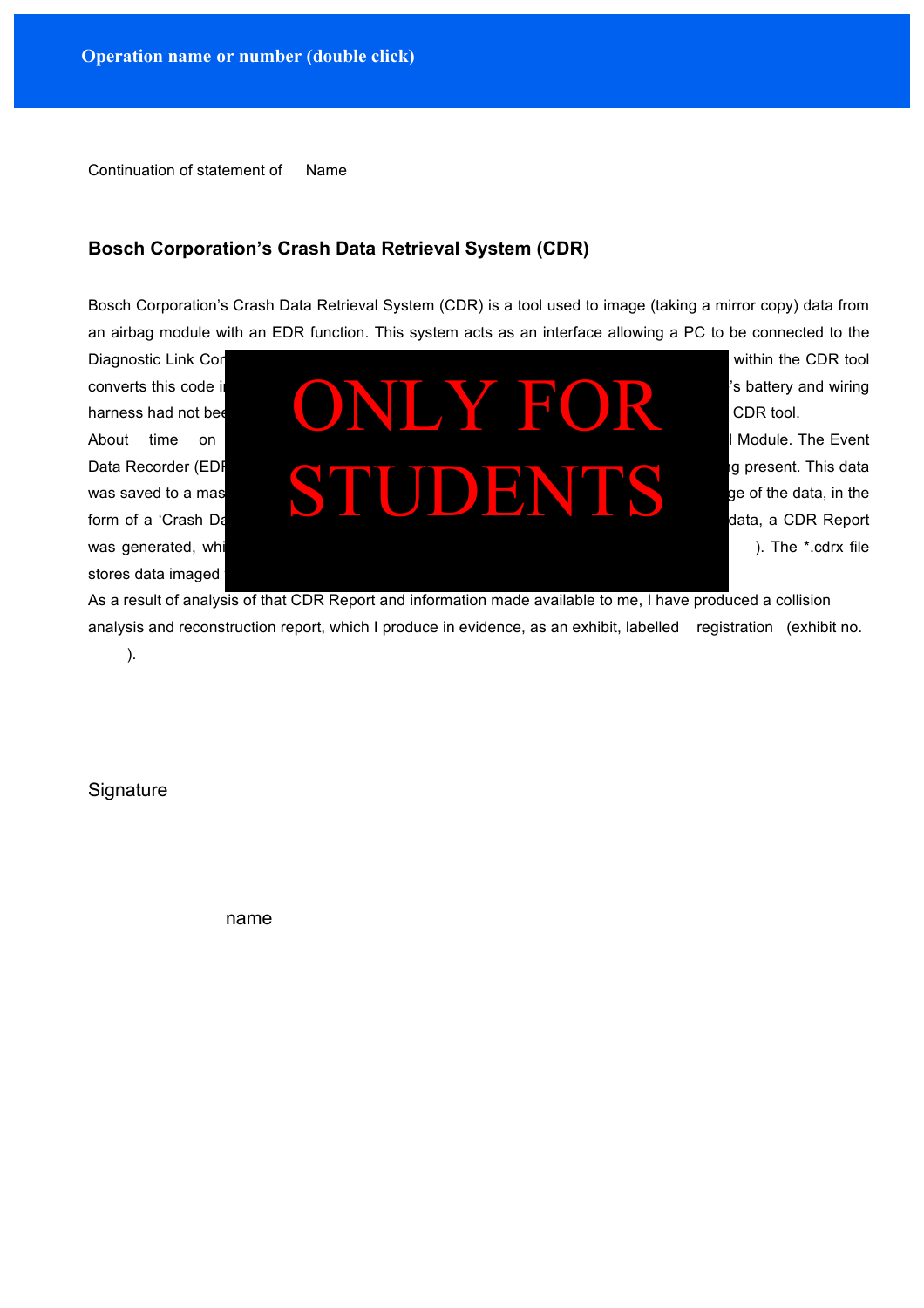# **Collision Analysis CDR Report time on day date year location of the accident**

| <b>Internal Reference:</b>       | rapport number |  |
|----------------------------------|----------------|--|
| <b>Photographic Reference:</b>   | doc number     |  |
| <b>Collision Data Reference:</b> | doc number     |  |
| <b>Investigating Analyst:</b>    | name           |  |
| <b>Download Technician:</b>      | name           |  |
|                                  | name           |  |

**This report in its entirety is a single exhibit and should not be separated**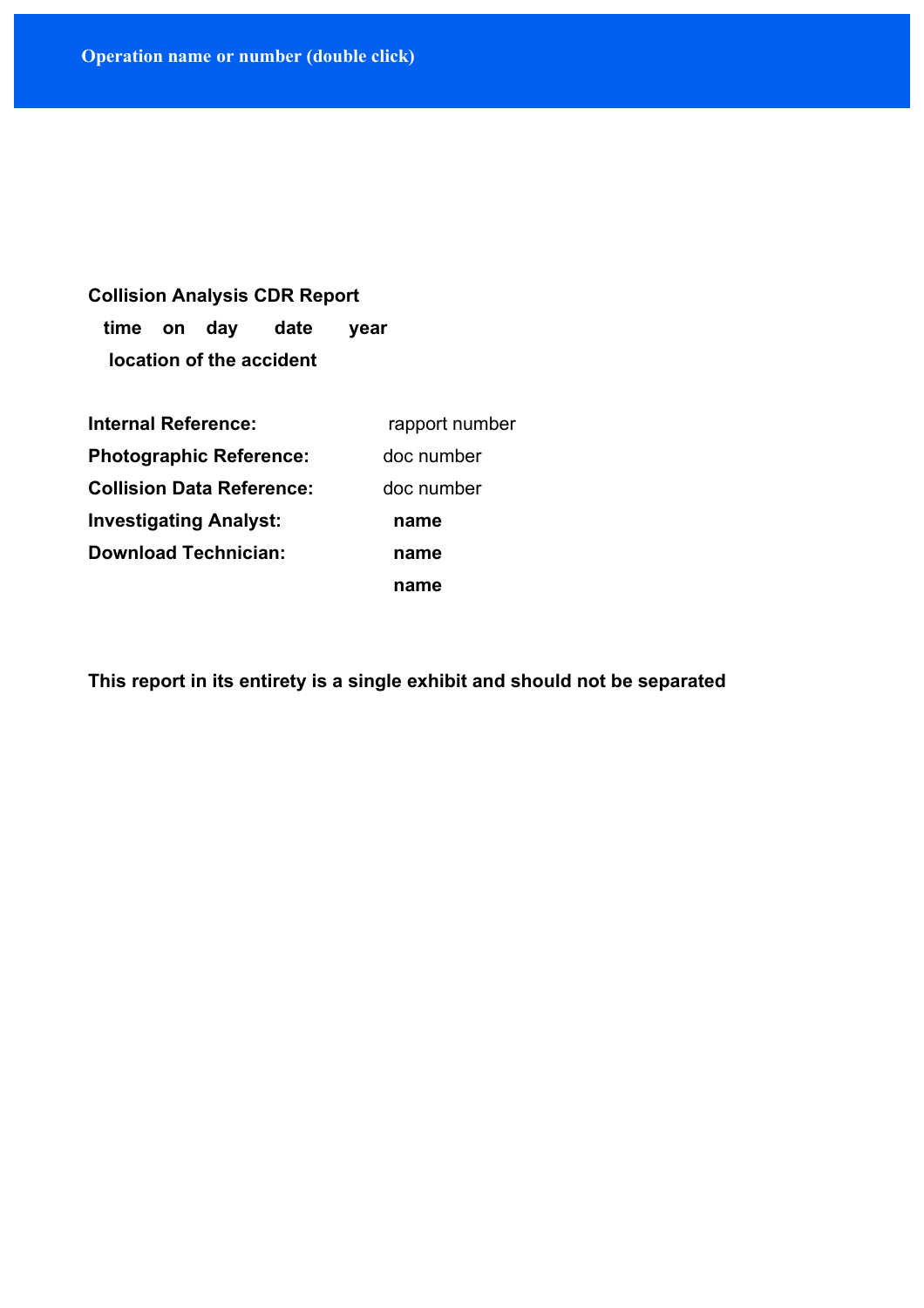## **Table of Contents**

| 1.0 | Author's qualifications and experience                          | 5              |
|-----|-----------------------------------------------------------------|----------------|
| 2.0 | <b>Basis of this Report</b>                                     | 6              |
| 3.0 | <b>Introduction</b>                                             | $\overline{7}$ |
| 4.0 | Investigation                                                   | 8              |
| 5.0 | Roadway                                                         | 11             |
| 6.0 | <b>Vehicle Examination</b>                                      | 12             |
| 7.0 | Toyota Auris, index number GU10 CGG, Airbag Control Module Data | 14             |
| 8.0 | <b>ACM EDR Data Analysis</b>                                    | 15             |
| 9.0 | <b>Summary of Facts</b>                                         | 17             |
|     | 10.0 Acknowledgments & Bibliography                             | 18             |
|     | 11.0 Statement of Truth                                         | 19             |
|     | 12.0 CDR Glossary of Terms                                      | 20             |
|     | 13.0 Appendix A - Bosch Crash Data Retrieval File               | 22             |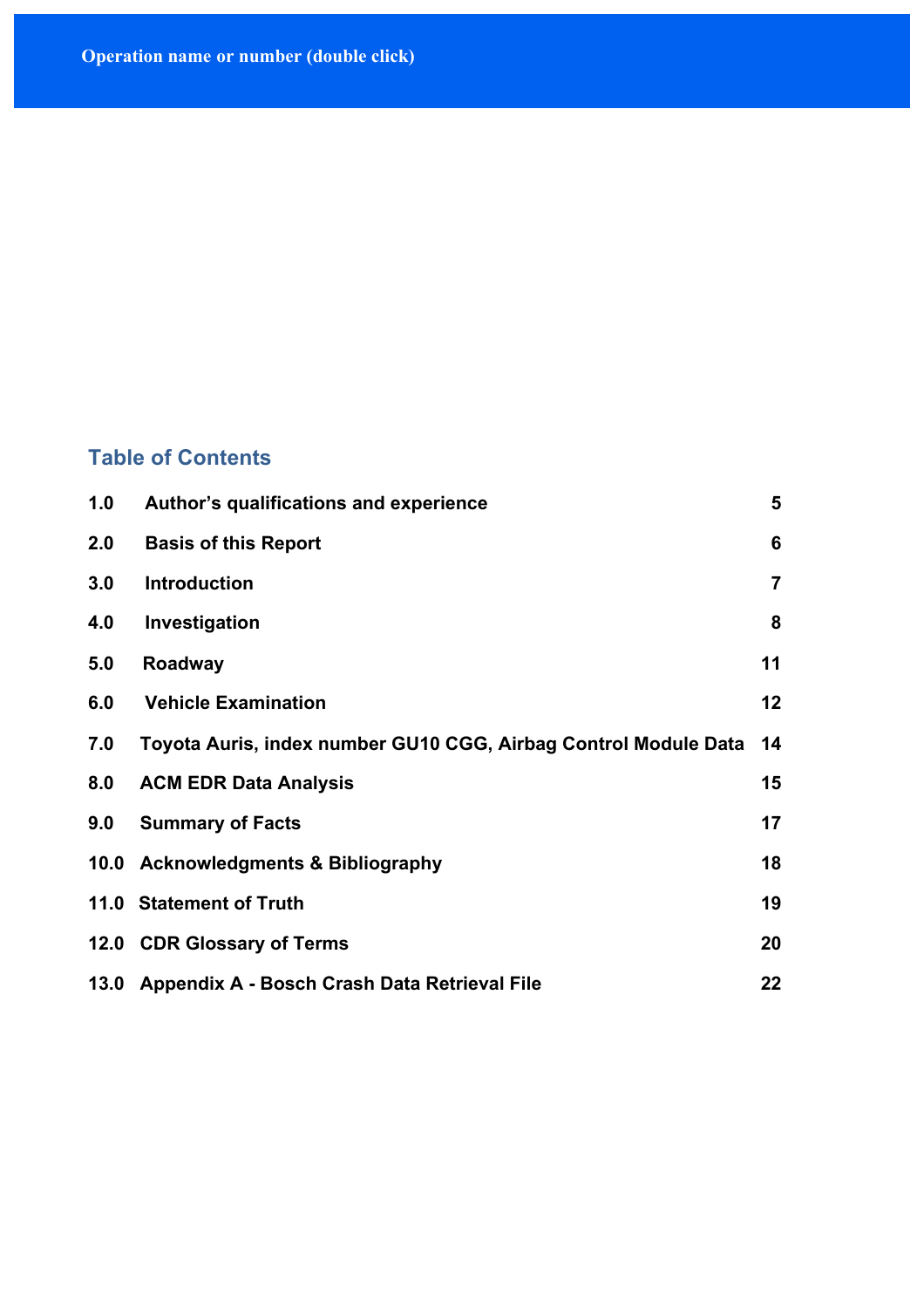### **1.0 Author's qualifications and experience**

- 1.1 I have been a your tittle since year and have been a member of the police force or company since year , during which time I have attended and dealt with many and varied road traffic collisions.
- 1.2 I hold the following qualifications:-
	- A Bachelor of Science Degree
	- Certificates in Police Forensic Collision Investigation
	- Certificate in Motor Vehicle Inspection
	- Advanced Automotive Engineer (AAE)
- 1.3 I am a full member of the following Professional Bodies:-
	- The EUDARTS-GROUP of CDR Technology
	- The Institute of Traffic Accident Investigators (ITAI)
	- The Institute of the Motor Industry (IMI)
	- The Chartered Society of Forensic Sciences (CSFS)
	- European Association for Accident Research and Analysis (EVU)
- 1.4 I have attended specialist courses name of the courses
- 1.5 I have successfully completed the Bosch / EUDARTS-GROUP approved European Crash Data Retrieval (CDR) Data Analyst Course of the CDR Operator Certification (Certified Technician and Analyst). Certification / student number number  $1$

 <sup>1</sup> registered www.eudarts-group.com expert page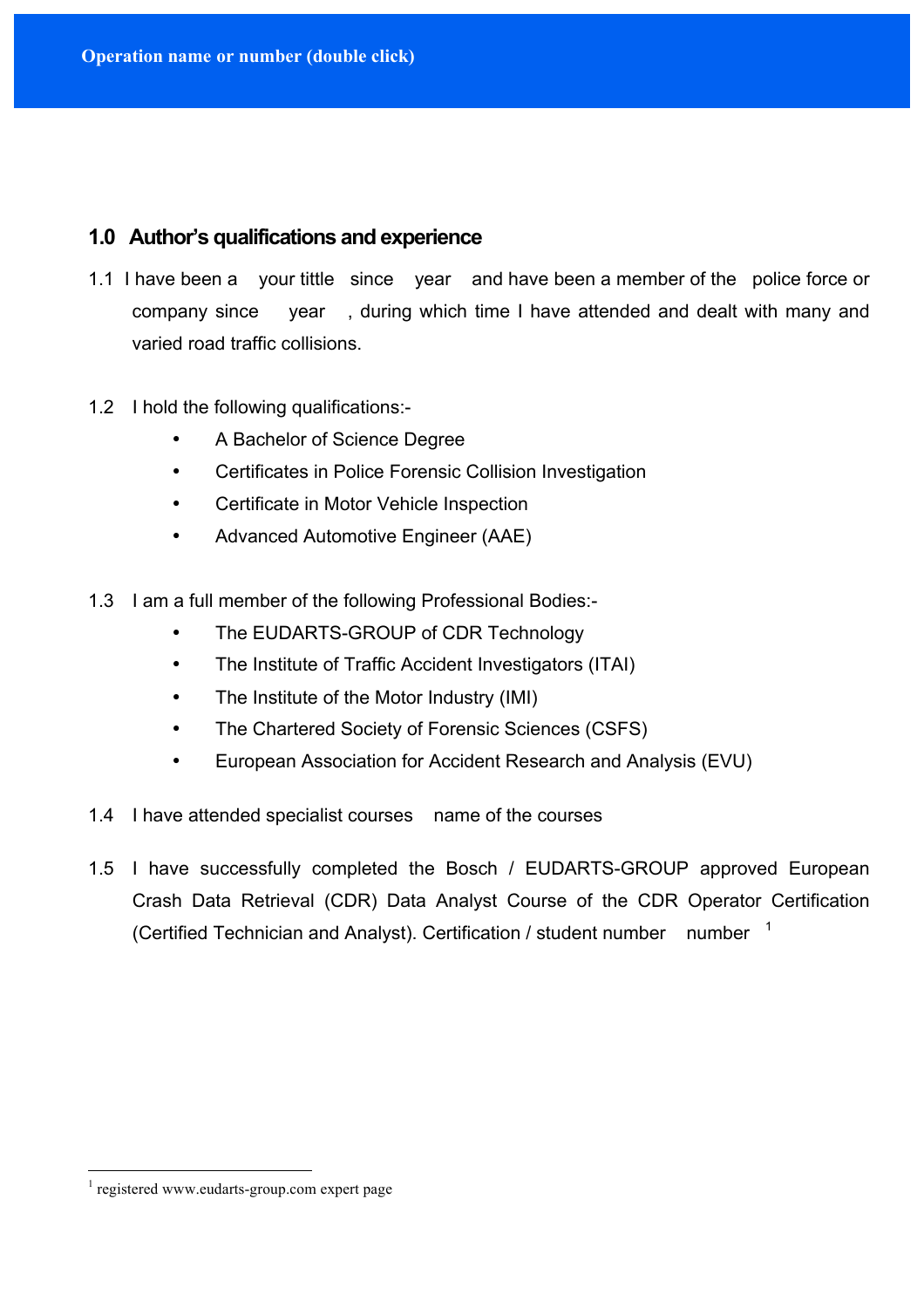#### **2.0 Basis of this Report**

- 2.1 As an expert witness, I understand that my overriding duty is to the Court. Expert evidence will be provided on matters within my expertise, based upon the reconstruction of the physical evidence and the witness accounts tendered for examination. I understand that this duty overrides any obligation to the person or organization from whom I have received instructions.
- 2.2 I can confirm that I have complied with that duty in writing my report and to the best of my knowledge that the facts stated are true and the opinions I have expressed are correct.
- 2.3 This reconstruction report is based upon the fundamental and acceptable laws of physics and applied mathematics.
- 2.4 Any conclusions drawn are my own, it is for the Court to attribute such weight to this evidence as it sees fit. The conclusions are based upon the evidence made available and any subsequent investigations performed. Should new evidence become available I reserve the right to reconsider and alter any conclusions made.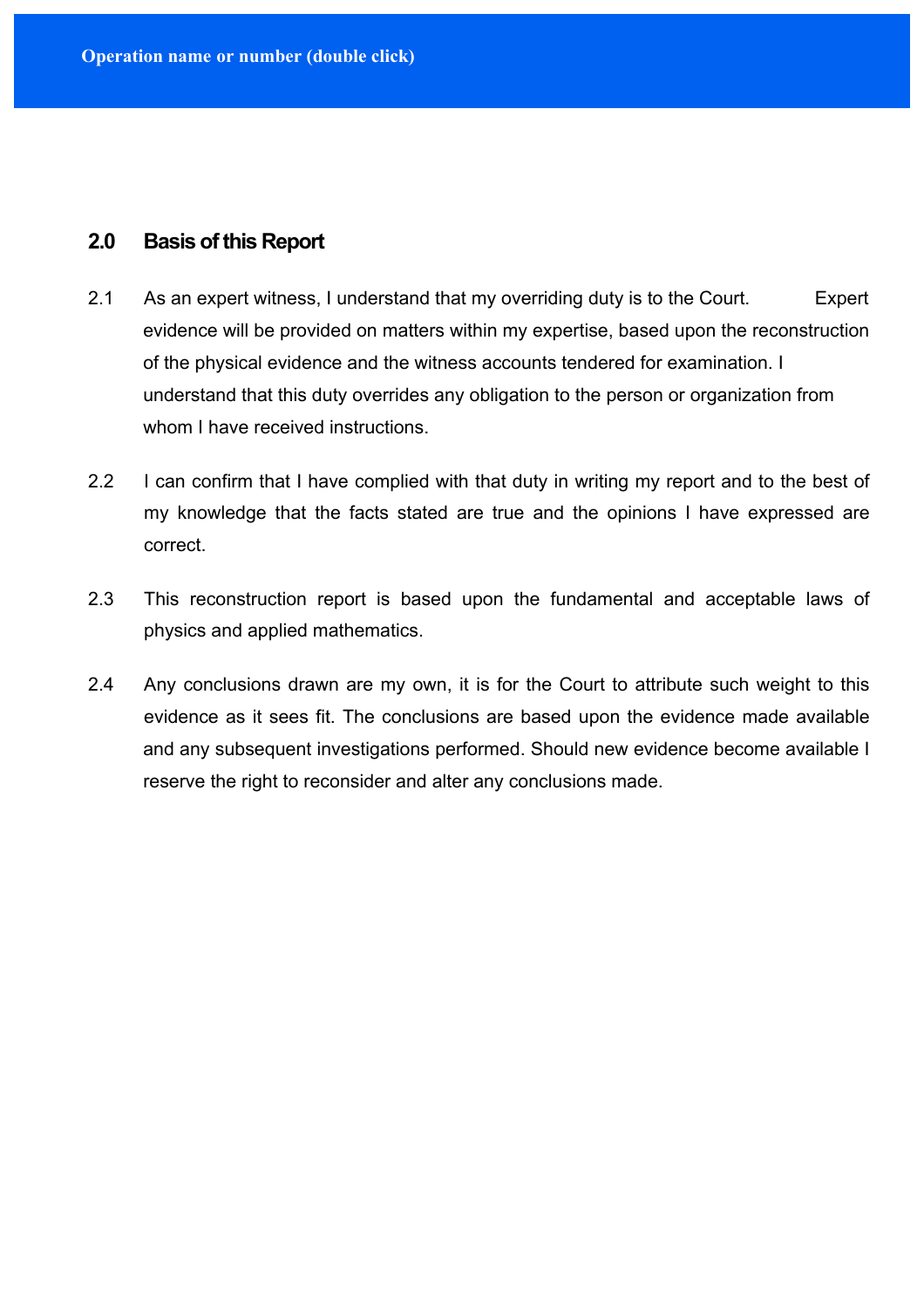



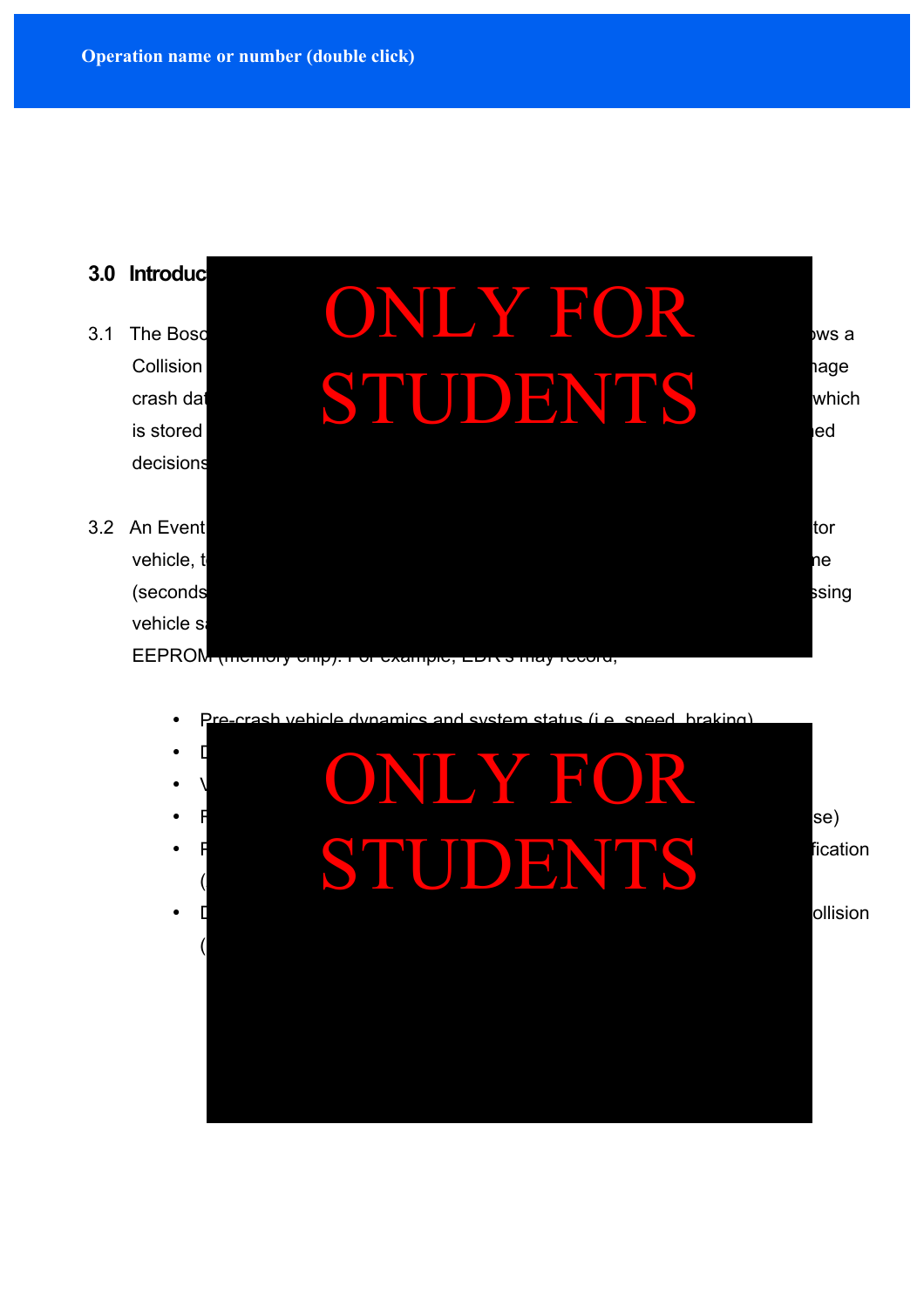#### **4.0 Investigation**

*It should be noted that the following synopsis is a brief outline or general view of the facts*



**REPLACE** with pictures of the scene of the incident

**REPLACE** with pictures of the scene of the incident

Figure 1: view of the scene of the incident **Figure 2: view of the scene of the incident**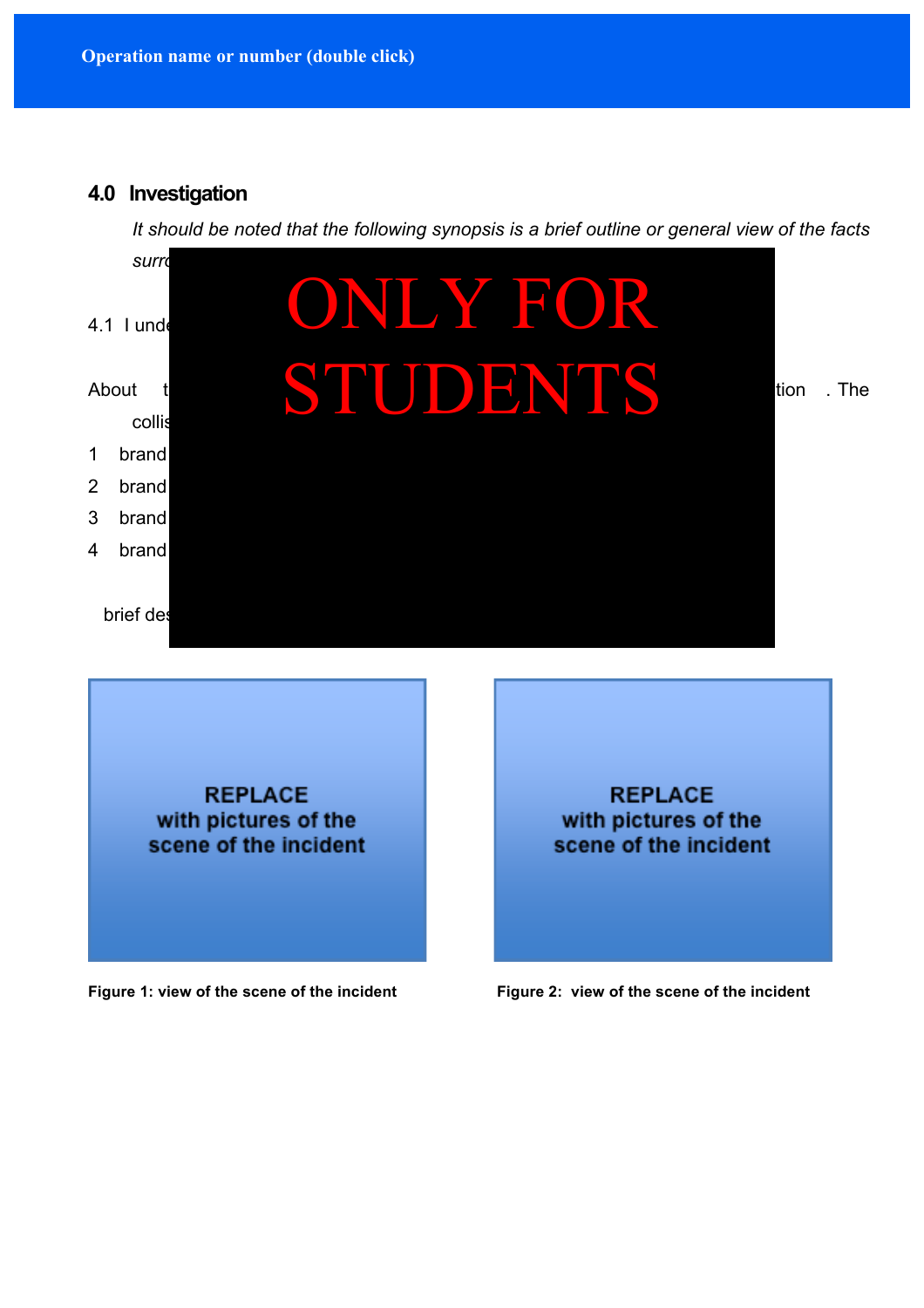

- 4.5 My inspection process was structured in 3 stages:
	- 1. Physical vehicle inspection
	- 2. Imaging of ACM data
	- 3. Analysis of ACM data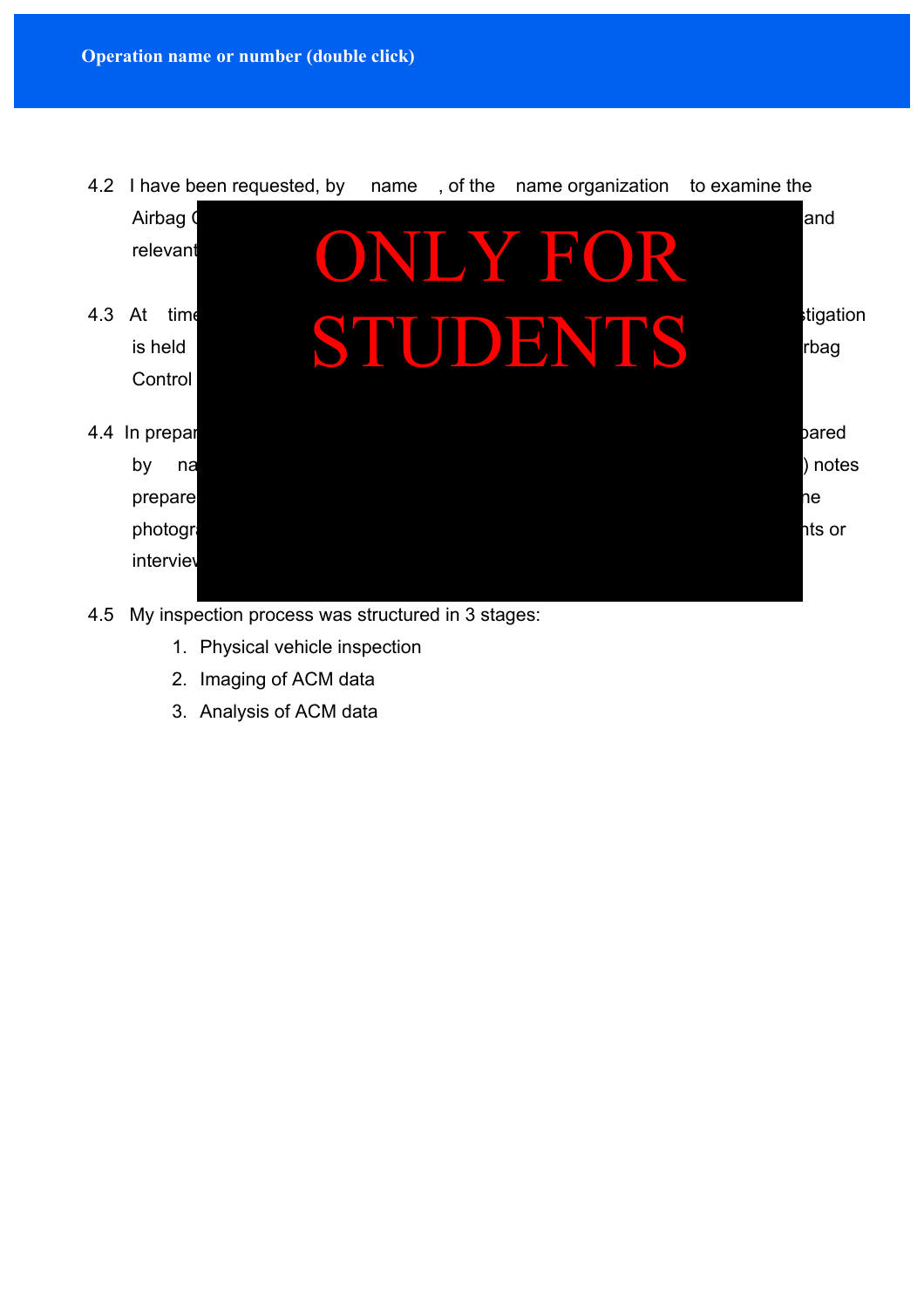

**Figure 3 – View showing the Bosch CDR Tool connected to the brand / model DLC (Diagnostic Link Connector).**



**Figure 4 – View of the mileage of the brand / model**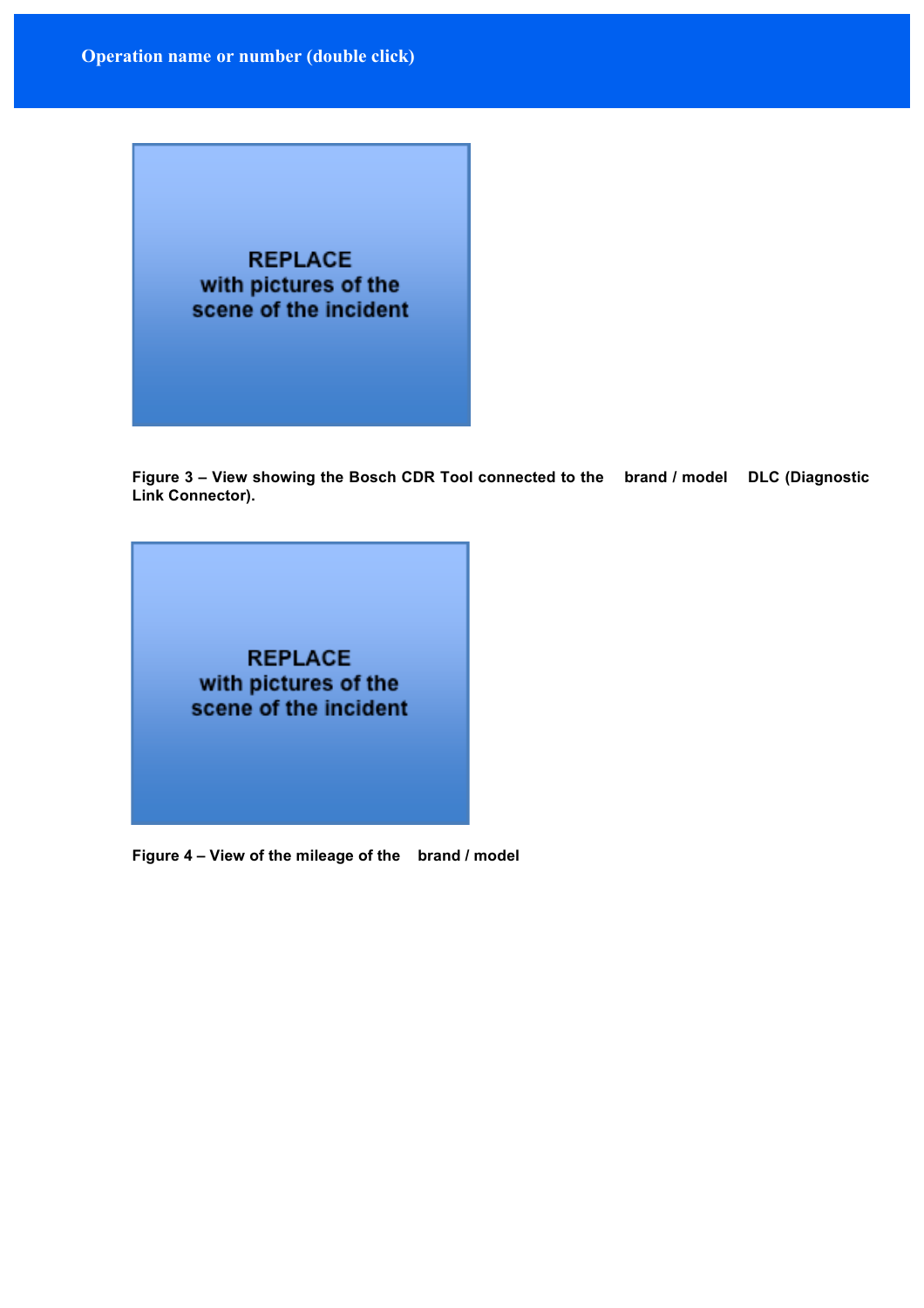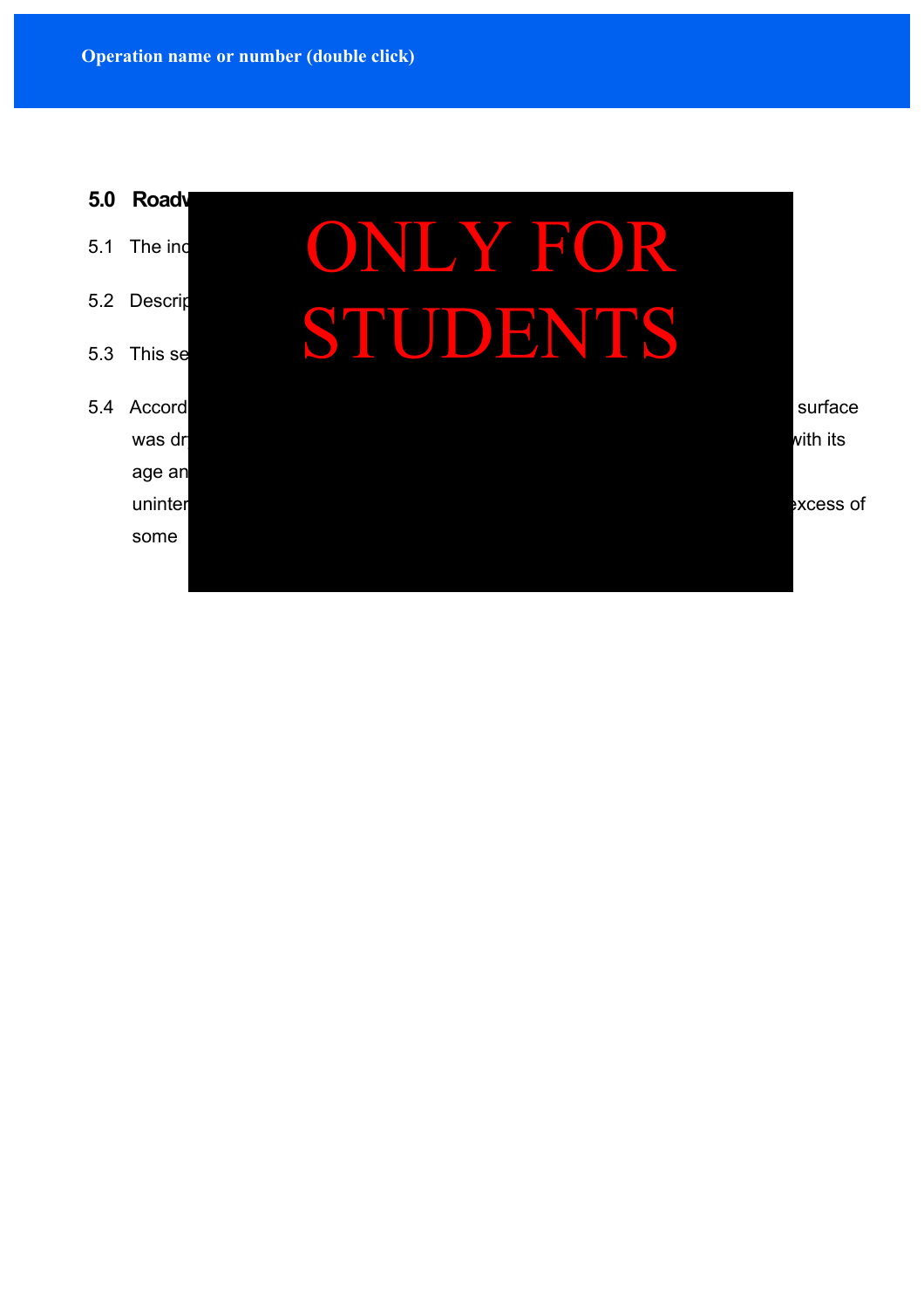### **6.0 Vehicle Examination**

6.1 Vehicle details: brand / model ,

license Plate ,



have caused, or contributed, to the collision occurring.

**REPLACE** with pictures of the scene of the incident

**Figure 5 – View showing the damage of the brand / model .**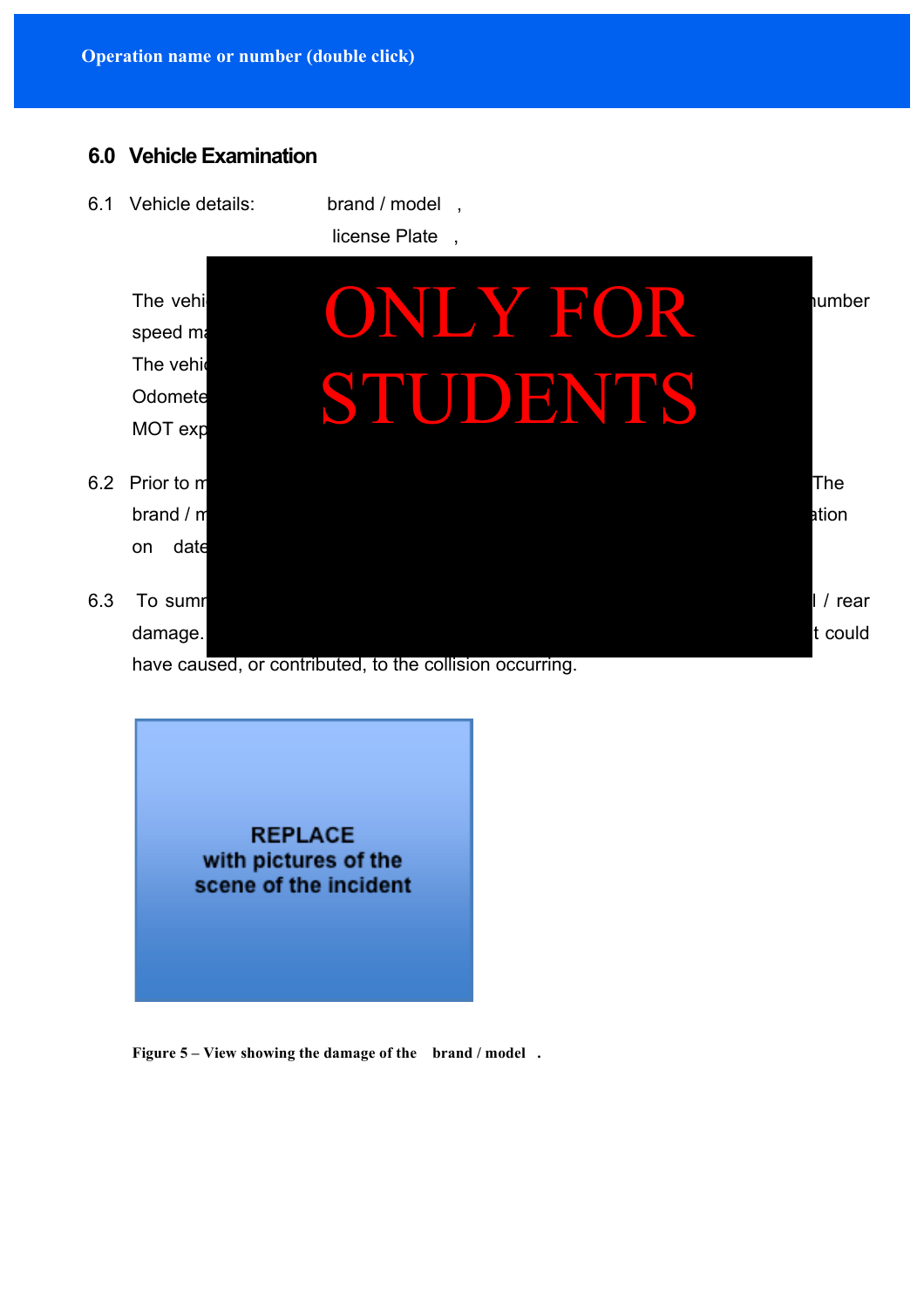

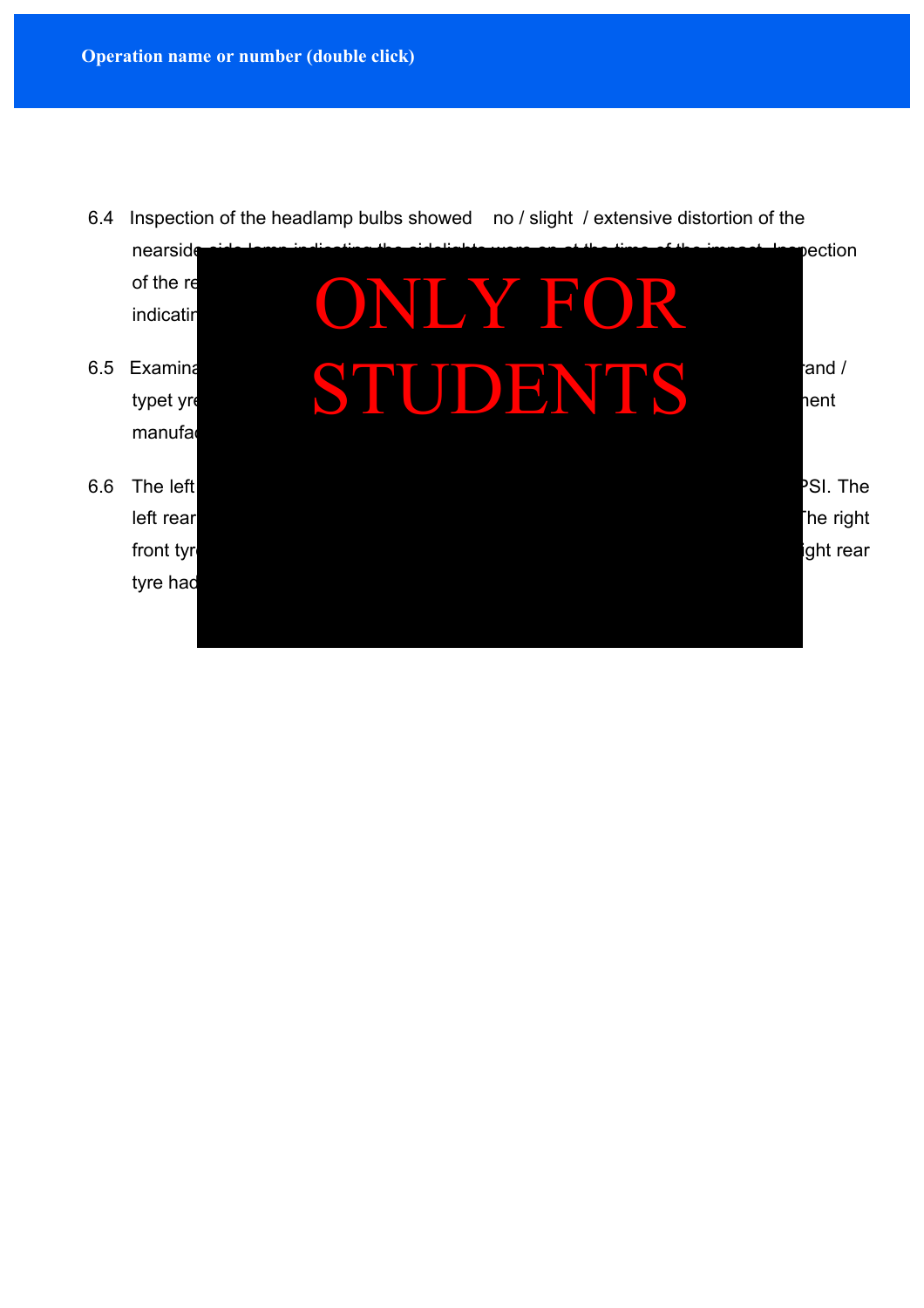### **7.0 brand / model , license Plate , Airbag Control Module Data**

- 7.1 The brand / model is equipped with a Supplementary Restraint System (SRS), which includes an Airbag Control Module (ACM), which also includes an Event Data Recorder
	- $(EDR)$ , stor Programma
	-



change in direction and/or rotation of the vehicle that "wakes-up" or "enables" the ACM,

but makes braking.

- 
- 7.3 The ACM was an exhibit.



This is an encrypted, year only, the filtery of the data is changed, the file will not open

and it will state the data has been corrupted.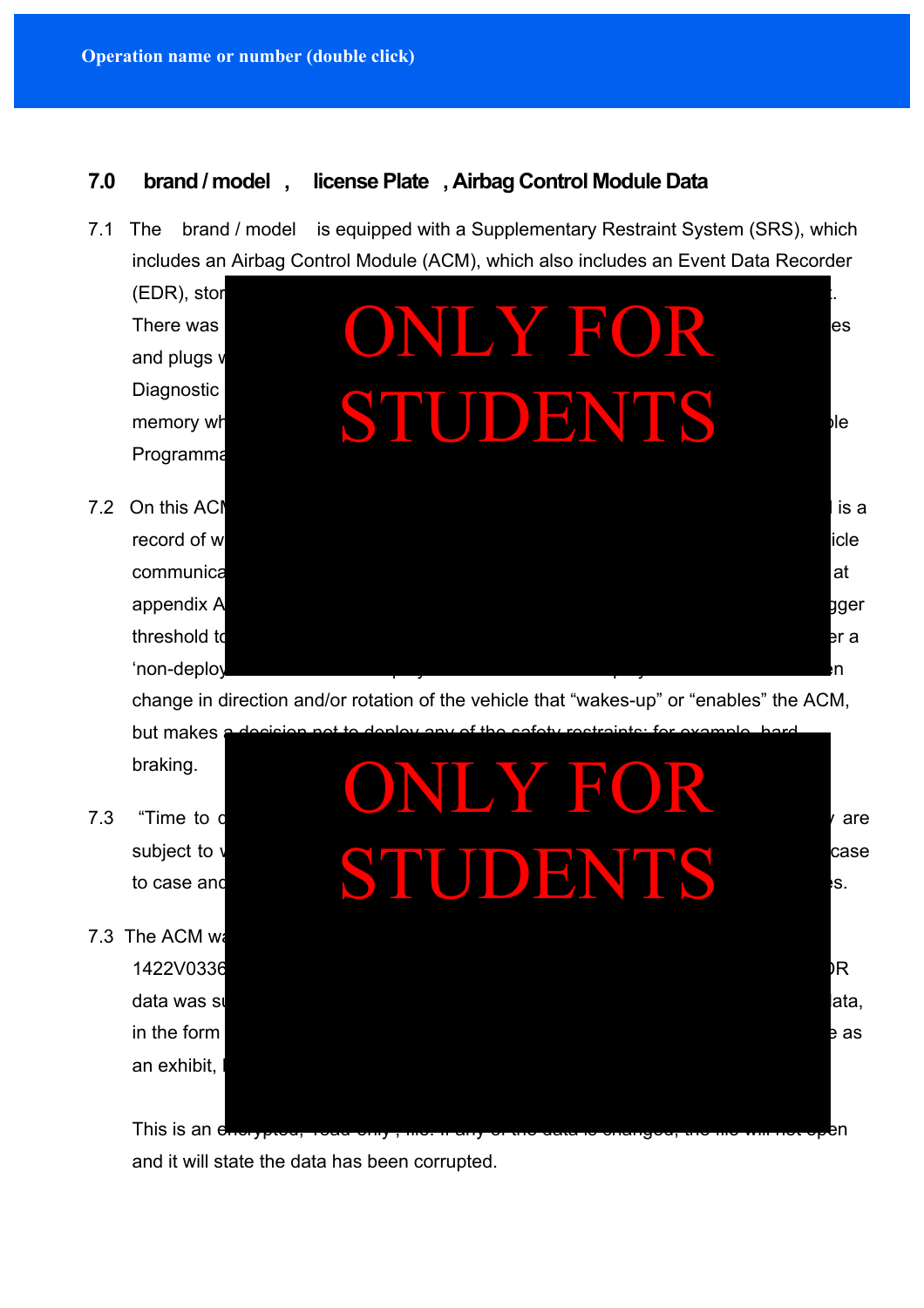### **8.0 ACM EDR Data Analysis (example Toyota)**

8.1 The CDR report file information indicates that there was number trigger event(s) recorded.



8.2 The airbag system is a Supplementary restraint System (SRS). The primary restraints are

control.

- changing by
- indicates the

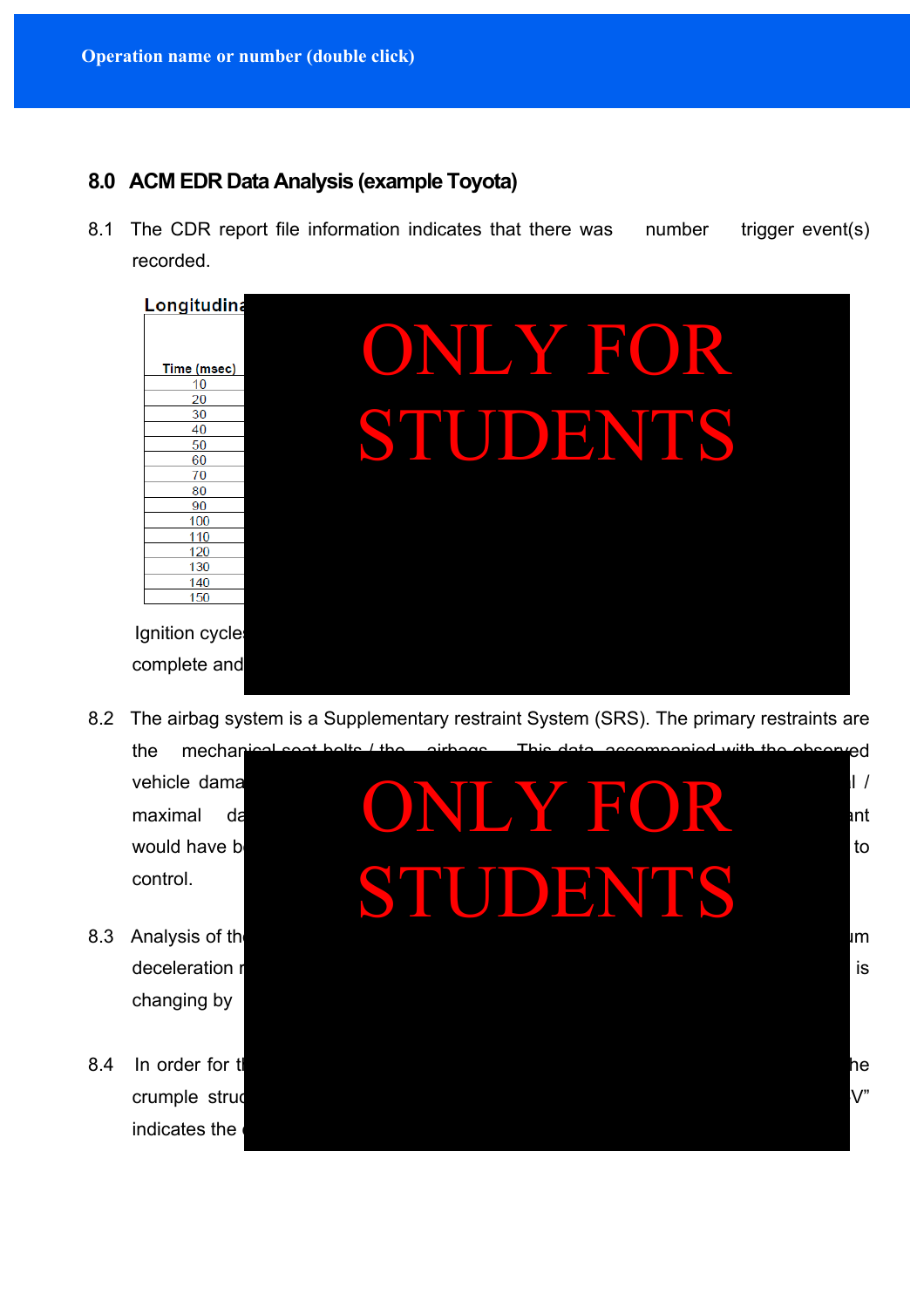This does not refer to vehicle speed, and it does not include the change in speed during the period from the start of the actual collision to establishment of the recording trigger.



8.11 At 0.3 (-0.3) second prior to the collision, the Toyota's speed was reported as 26.1 mph, the accelerator pedal was at 0.0% and the brake switch remains 'on'.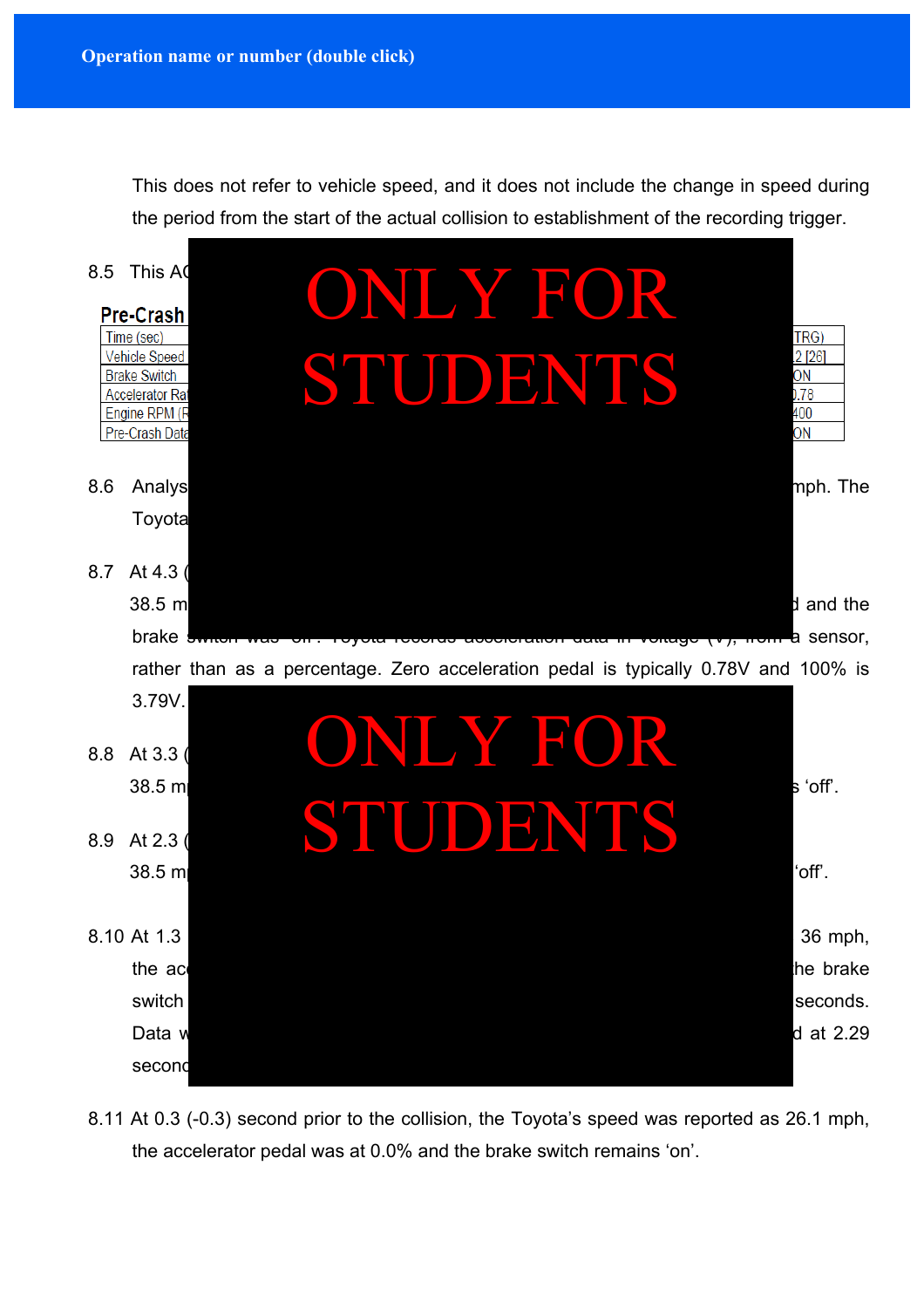8.12 At 0.0 (-0.0) seconds, the trigger event, the Toyota's speed was reported as 16.2 mph,



recorded data is related to this collision.

9.3 Analysis indicates the speed of the Toyota, at impact with the Ford Fusion, is some

|     | 16.2mph<br>0998) su<br>14.7mph              | INI Y FOR | $12 - 01 -$<br>$mph -$      |
|-----|---------------------------------------------|-----------|-----------------------------|
| 9.4 | Analysis<br>Data Ret<br>changing<br>emergen | JDENTS    | Crash<br>beed is<br>ared to |
| 9.5 | EDR data                                    |           |                             |
| 9.6 | <b>EDR</b> data<br>applied to               |           | on rate                     |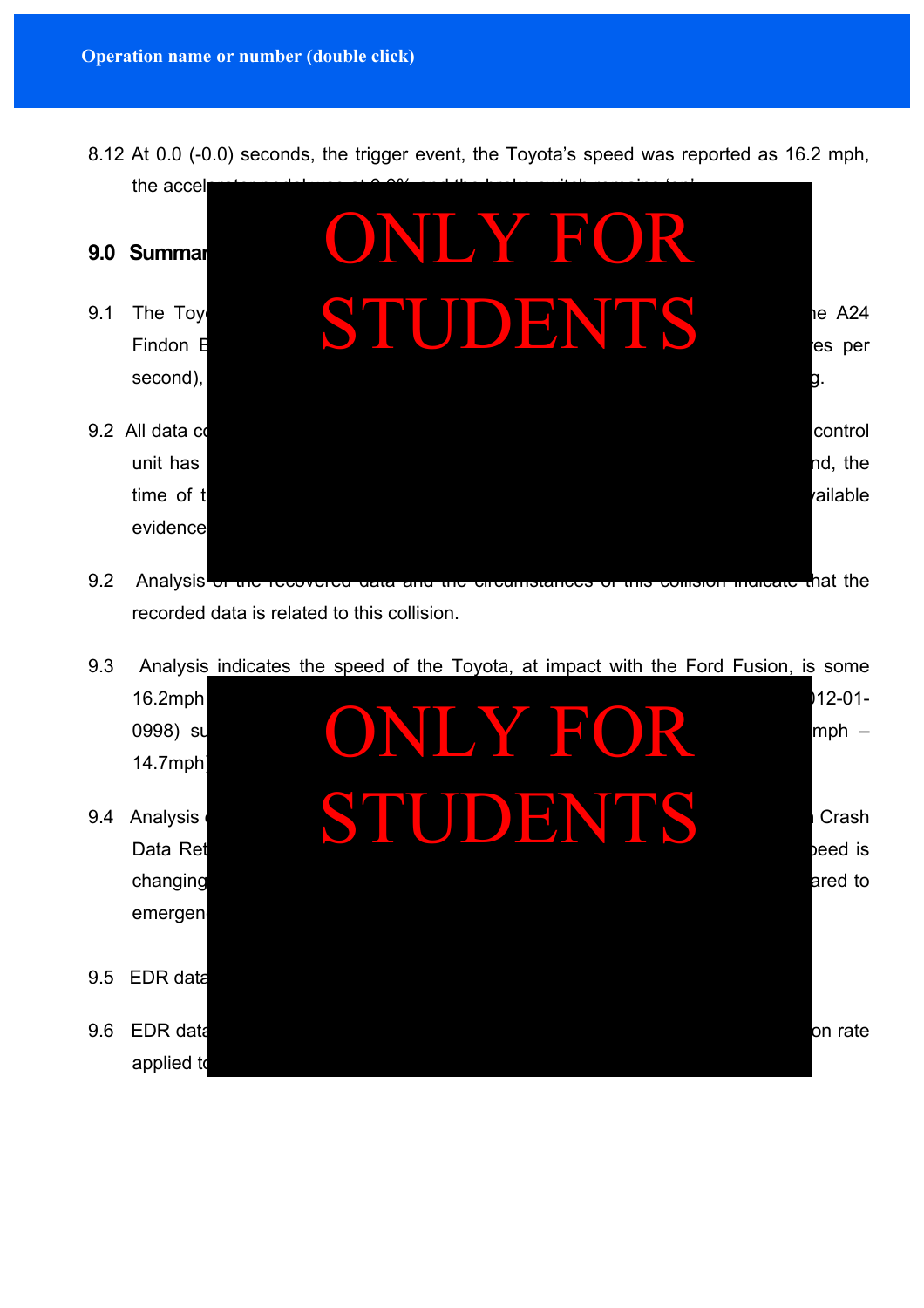### **10.0 Acknowledgments & Bibliography**

- Brown, R., Lewis, L., Hare, B., Jakstis, M., Landis, R., Clyde, H., & Buetzer, R. (2012).
- 
- 
- 
- 
- $6<sup>th</sup>$  edit
	-
- *Confirmation of Toyota EDR Pre-crash Data* (No. 2012-01-0998). SAE Technical Paper • EU Da $\bullet$  Crash Data Retrieval System Course Manual (2014) (Chapter 8 – Toyota Event Data Recorders in Traffic Accident Recorders in Traffic Accident Reconstruction (1990) • Forensi $\bullet$  Forensic Accident Investigation Manual (version 9),  $\bullet$  9), Metropolitan Police Police Police Police Police Police Police Police Police Police Police Police Police Police Police Police Police Police Police • Forensic Science Service (no author), The Scenes of Crime Handbook (2004) • Forens STUDENTS • Hillier, **V.A.W., A.W., & Nelson Thornes., (2012). Fundamentals of Motor Vehicle Technology,** • Ishikaw $\blacksquare$  (2009). Study on Pre-Crash and Post-Crash and Post-Crash information Recorded in Electronic Control Units (ECUs) including Event Data Recorders. In *Proceedings of the 19th International Conference on the Enhanced Safety of Vehicles* **(pp. 09-0375) of Vehicles (pp. 09-0375) of Vehicles (pp. 09-0375) of Vehicles** • Ordnan ONLY FOR
- Takubo, N., Ishikawa, H., Kato, K., Okuno, T., Oga, R., Kihira, M., & Ikari, T. (2009). *Study on Characteristics of Event Data Recorders in Japan* (No. 2009-01-0883). SAE Technical Paper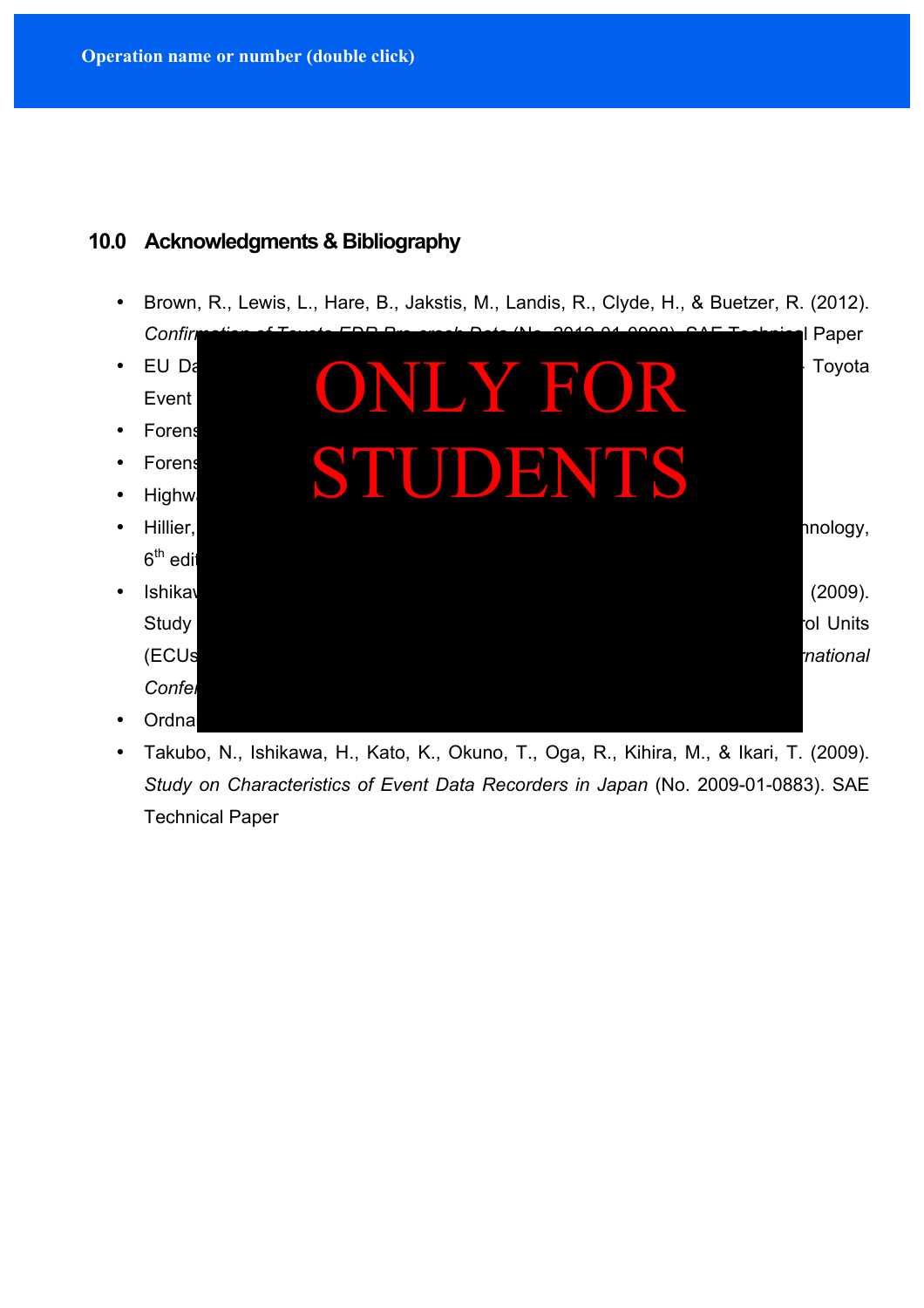## **11.0 Statement of Truth**

In compliance with Lord Woolf report and Part 35 Civil Procedure Rules:-

*"I confirm that insofar as the facts stated in my report are within my own knowledge I have made clear which they are and I believe them to be true, and that the opinions I have expressed represent my true and complete professional opinion." (sic)*

Report completed by: A qualified Investigator. Dated: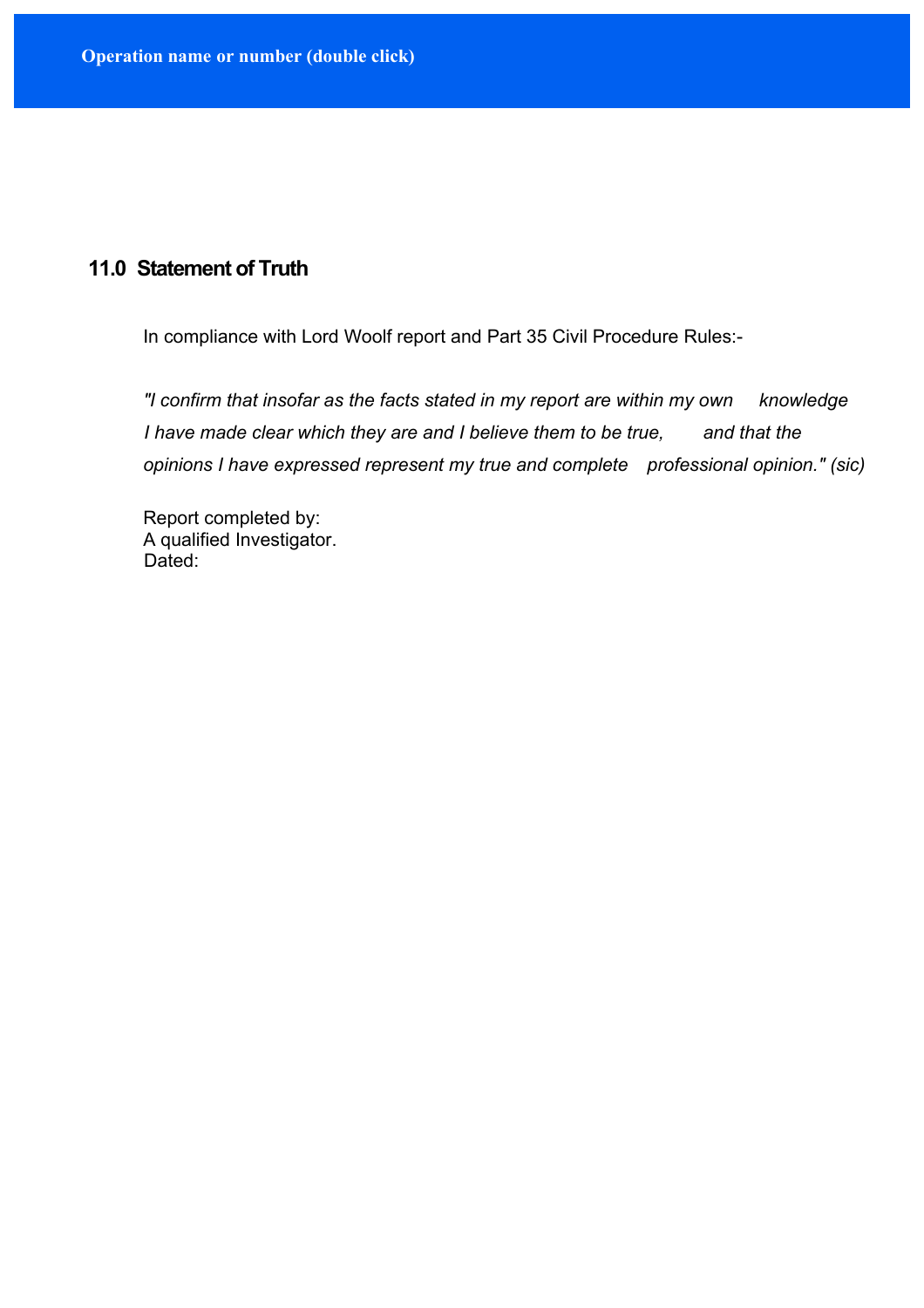| 12.0                  | <b>CDR Glossary of Terms</b>                                                                                                                                                  |
|-----------------------|-------------------------------------------------------------------------------------------------------------------------------------------------------------------------------|
| <b>ACK</b>            | Acknowledgment                                                                                                                                                                |
| <b>ACM</b>            | Airbag Control Module                                                                                                                                                         |
| <b>ACU</b>            | Airbag Control Unit - the Nissan designation for the ACM found in Nissan vehicles                                                                                             |
| <b>AHR</b>            | <b>Active Head Restraint</b>                                                                                                                                                  |
| <b>BMW</b>            | Bavarian Motor Works AG vehicles - includes BMW, MINI and Rolls-Royce brands                                                                                                  |
| CAN                   | <b>Controller Area Network</b>                                                                                                                                                |
| <b>CDR</b>            | Cras                                                                                                                                                                          |
| D <sub>2</sub> M      | Dired                                                                                                                                                                         |
| Daimler               | ONLY FOR<br>Daim                                                                                                                                                              |
| <b>DLC</b>            | Diagl                                                                                                                                                                         |
| <b>DTC</b>            | Diagl                                                                                                                                                                         |
| ECU                   | STUDENTS<br>Elect                                                                                                                                                             |
| <b>EDR</b>            | Even                                                                                                                                                                          |
| <b>EPPM</b>           | Elect                                                                                                                                                                         |
| <b>ESC</b>            | Elect                                                                                                                                                                         |
| <b>ESP</b>            | Elect                                                                                                                                                                         |
| <b>ETC</b>            | Electronic milotuc comm                                                                                                                                                       |
| <b>ETR</b>            | <b>Engineering Translation Report</b>                                                                                                                                         |
| <b>FCA</b>            | Fiat Chrysler Automobiles vehicles - includes Alfa Romeo, Chrysler, Dodge, Fiat, Jeep, Lancia,<br>Maserati, RAM and SRT brands                                                |
| Ford                  | Ford Motor Company vehicles - including Ford, Lincoln and Mercury brands                                                                                                      |
| <b>General Motors</b> | General Motors Company vehicles (also known as GM) - includes Buick, Cadillac, Chevrolet, Geo,<br>GMC, Holden, HSV, Hummer, Oldsmobile, Opel, Pontiac, Saab and Saturn brands |
| <b>GM</b>             | <b>General Motors</b>                                                                                                                                                         |
| Honda                 | Honda Motor Company Ltd. Vehicles - includes Acura and Honda brands                                                                                                           |
| MY                    | Model Year                                                                                                                                                                    |
| <b>NHTSA</b>          | National Highway Traffic Safety Administration (USA)                                                                                                                          |
| Nissan                | Nissan Motor Company Ltd. Vehicles - includes Infiniti and Nissan brands                                                                                                      |
| <b>NTSB</b>           | National Transportation Safety Board (USA)                                                                                                                                    |
| <b>OBD II</b>         | Onboard Diagnostic system version 2                                                                                                                                           |
| <b>OE</b>             | see OEM                                                                                                                                                                       |
| <b>OEM</b>            | Original Equipment Manufacturer (also known as OE) - in the automotive industry, refers to the car ma                                                                         |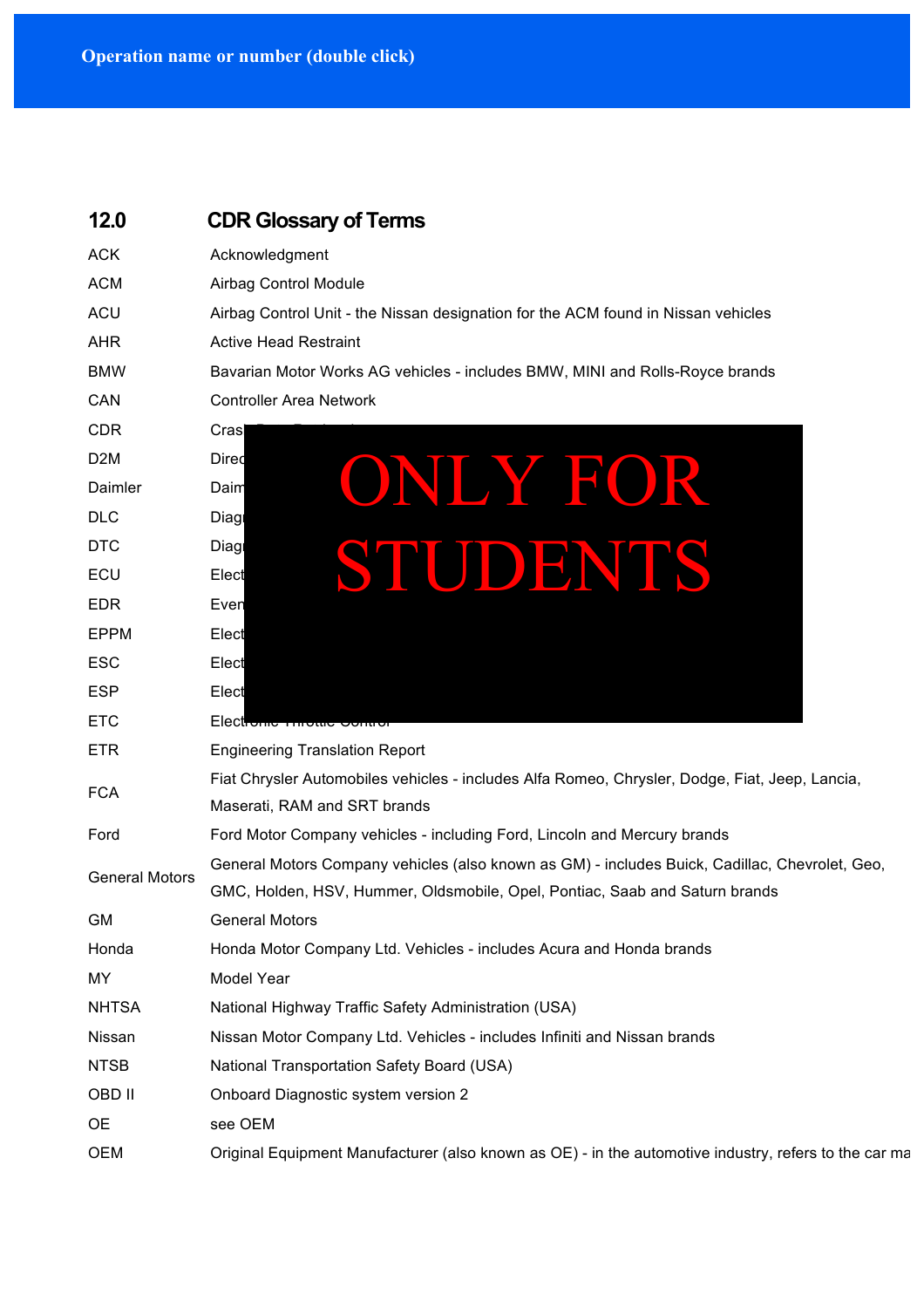# **Operation name or number (double click)**

| <b>ORC</b> | Occupant Restraint Control - the FCA designation for the ACM found in FCA vehicles |
|------------|------------------------------------------------------------------------------------|
| <b>PCM</b> | <b>Powertrain Control Module</b>                                                   |
| PC.        | <b>Personal Computer</b>                                                           |
| <b>PPM</b> | <b>Pedestrian Protection Module</b>                                                |

| <b>RCM</b> | Restraint Control Module - the Ford designation for the ACM found in Ford vehicles                         |
|------------|------------------------------------------------------------------------------------------------------------|
| ROS.       | Roll Over Sensor                                                                                           |
| <b>SDM</b> | Sensing Diagnostic Module - the General Motors designation for the ACM found in General Motors<br>vehicles |
| Toyota     | Toyota Motor Corporation vehicles - includes Lexus, Scion, and Toyota brands                               |
| <b>VIN</b> | Vehicle Identification Number                                                                              |
| Volkswagen | Volkswagen Group vehicles - includes Audi, Bentley, Lamborghini and Volkswagen brands                      |